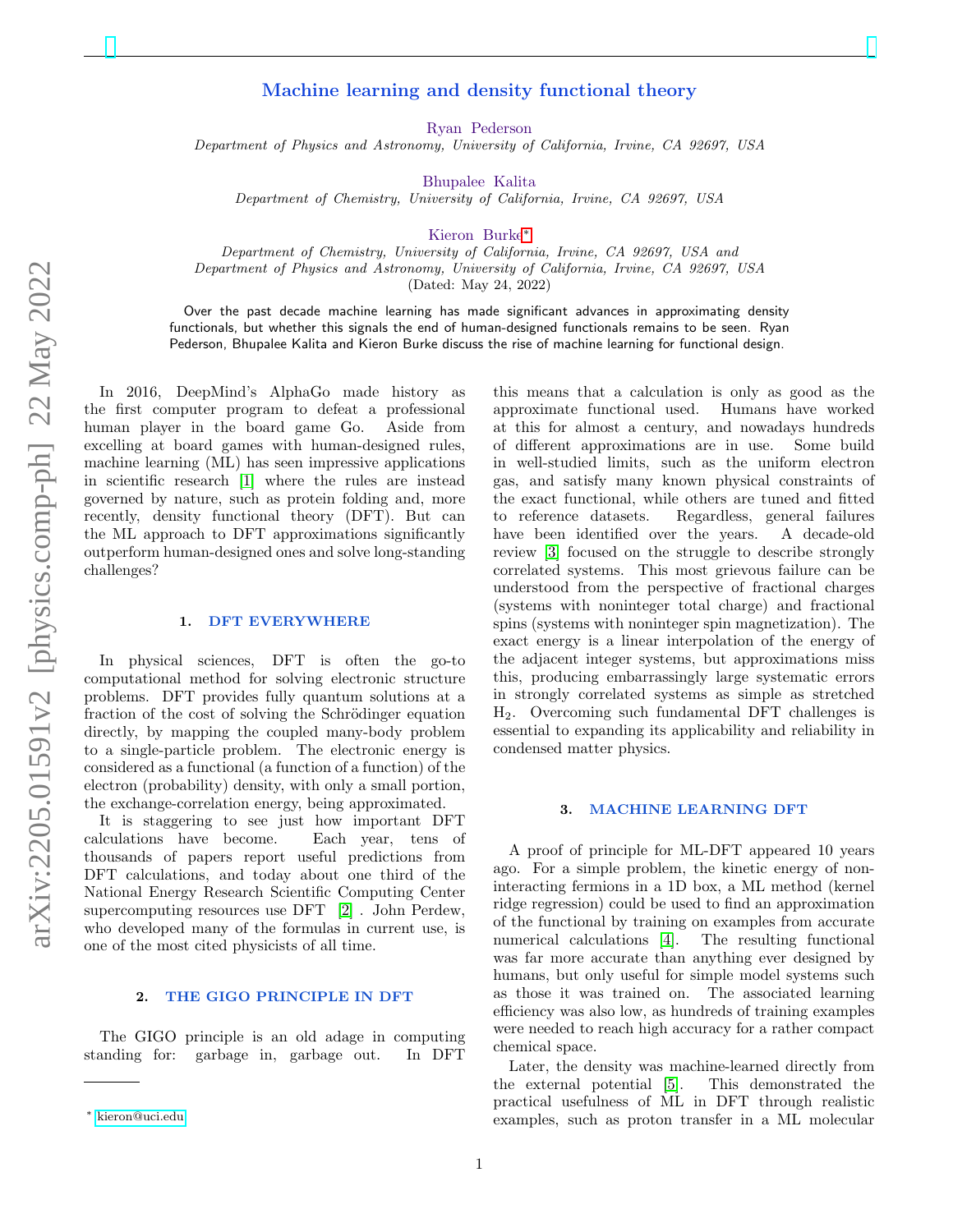dynamics simulation of malonaldehyde. However, unlike traditional DFT approximations, such ML models rarely generalize across elements.

Since then, there have been many attempts to bring the promise of ML to practical, generalizable functional construction. These efforts can be divided into two categories: those starting from traditional approximate forms suggested by humans (which are biased toward local and semi-local approximations) and those that use the entire density (that is, a non-local approximation) in some hard-to-understand way. Such non-local functionals can have poor generalizability, as the input feature space becomes vastly more complicated than local and semi-local forms which depend only on the density and its gradient at each point.

As described in Ref. [\[6\]](#page-1-5) a neural network (NN) functional was trained on accurate densities as well as energies of just three molecules, producing semi-local ML approximations that worked as well as human-designed functionals for 150 test molecules, generalizing very well. A similar approach was used in Ref. [\[7\]](#page-1-6) but nonlocal forms based on convolution NNs were also used to learn an entire dissociation curve within chemical accuracy, including the strongly correlated region, with only two training examples. The model also generalized well for other new (but similar) strongly correlated molecules that were not encountered in training. During training, an end-to-end differentiable DFT code (where all components are differentiable) was used to obtain gradient information by backpropagation through the entire self-consistent calculation. Such robust gradientbased training results in impressive generalization of functional approximations.

But the most recent exciting development comes once again from DeepMind [\[8\]](#page-1-7). A bevy of 17 researchers, using vast computational resources, revived an old human-designed suggestion, a local hybrid functional [\[9\]](#page-2-0), that had been difficult to control. Their new NNbased functional, DM21, was trained by evaluating the energy non-self-consistently using approximate densities. The regression loss consisted of an energy loss plus an explicit gradient regularization term, thereby making this training approach substantially cheaper than Ref. [\[7\]](#page-1-6). DM21 was trained on thousands of molecular systems, orders of magnitude more than previous ML training sets, and outperforms most other

hybrid functionals on standard molecular benchmarks with impressive generalization. This ML functional can be used for main-group chemistry calculations, like most human-designed functionals. By including training on simple systems with fractional charges and spins, DM21 appears to perform significantly better than earlier approaches for strongly correlated systems. For instance, DM21 correctly dissociates systems such as  $H_2$ ,  $H_2^+$ , and  $N_2$ , meeting the long-standing DFT challenge of strong correlation in molecular systems.

## 4. WILL DFT GO THE WAY OF GO?

Researchers all over the world are currently trying out DM21, testing many different aspects to see if it lives up to its promise. The world of DFT applications is far too vast for DM21 developers to run even a fraction of useful tests in their original paper. Many promising approximations run into unexpected difficulties when tried in practice. The community will examine computational cost, accuracy, and transferability when testing DM21.

A basic issue is whether DeepMind's approach can also work for materials. DM21 was trained and tested only on molecules, where wave function-based quantum chemistry provides high accuracy benchmark data. If such data were available for materials, for example, via computationally-expensive Quantum Monte Carlo simulations, a similar performance might be expected. However, the real aim of DFT is to find a single functional that works for both molecules and materials simultaneously, so that you can calculate everything in between, such as surfaces, clusters, and defects. Harsh experience suggests that accuracy for molecules degrades when good performance for solids is also required [\[10\]](#page-2-1).

But, in the grand scheme of things, does this development signal the beginning of the end for humandesigned functionals? Just as the world's best Go player cannot compete with AlphaGo, can human insight and ingenuity long survive against huge data benchmarks, teams of coders, and almost unlimited computational resources? Or will human insight and ingenuity always be needed to choose the forms that machines learn from? The next decade will likely answer this question.

- <span id="page-1-0"></span>[1] M. R. Douglas, [Nature Reviews Physics](https://doi.org/10.1038/s42254-022-00431-9) 4, 145 (2022).
- <span id="page-1-1"></span>[2] B. A. et al., Nersc-10 workload analysis (data from 2018), [https://portal.nersc.gov/project/m888/nersc10/](https://portal.nersc.gov/project/m888/nersc10/workload/N10_Workload_Analysis.latest.pdf) [workload/N10\\_Workload\\_Analysis.latest.pdf](https://portal.nersc.gov/project/m888/nersc10/workload/N10_Workload_Analysis.latest.pdf) (2020).
- <span id="page-1-2"></span>[3] A. J. Cohen, P. Mori-Sánchez, and W. Yang, Chemical Reviews 112, 289 (2012).
- <span id="page-1-3"></span>[4] J. C. Snyder, M. Rupp, K. Hansen, K.-R. Müller, and K. Burke, Physical Review Letters 108, 253002 (2012).
- <span id="page-1-4"></span>[5] F. Brockherde, L. Vogt, L. Li, M. E. Tuckerman,

K. Burke, and K.-R. Müller, [Nature Communications](https://doi.org/10.1038/s41467-017-00839-3) 8, [872 \(2017\).](https://doi.org/10.1038/s41467-017-00839-3)

- <span id="page-1-5"></span>[6] R. Nagai, R. Akashi, and O. Sugino, [npj Computational](https://doi.org/10.1038/s41524-020-0310-0) Materials 6[, 43 \(2020\).](https://doi.org/10.1038/s41524-020-0310-0)
- <span id="page-1-6"></span>[7] L. Li, S. Hoyer, R. Pederson, R. Sun, E. D. Cubuk, P. Riley, K. Burke, et al., Physical Review Letters 126, 036401 (2021).
- <span id="page-1-7"></span>[8] J. Kirkpatrick, B. McMorrow, D. H. Turban, A. L. Gaunt, J. S. Spencer, A. G. Matthews, A. Obika,